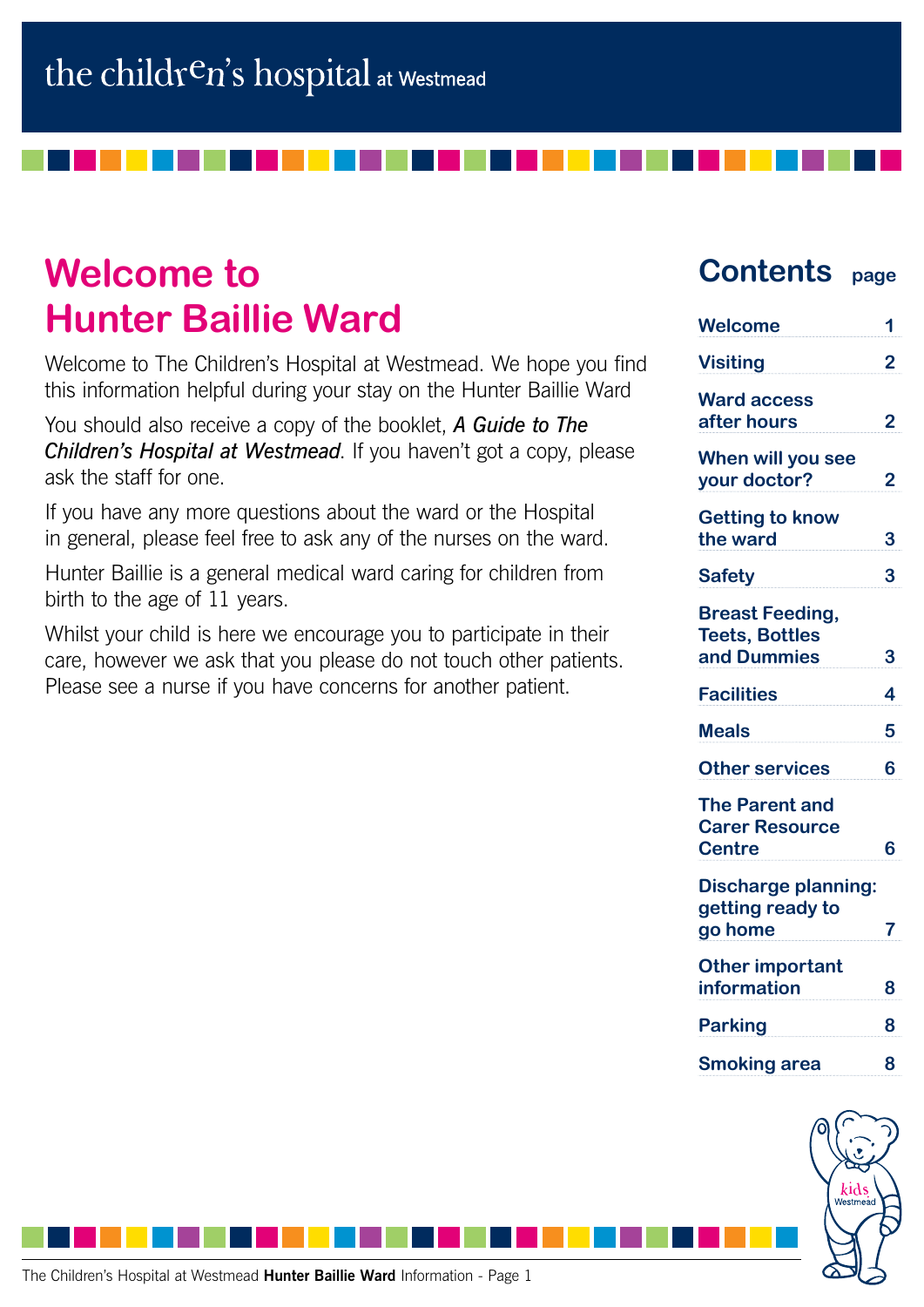## **Visiting**

If you are a parent or carer, we consider you a part of your child's health care team, rather than a visitor. You may stay with your child at all times.

For everyone else (including your child's brothers and sisters), visiting hours on the wards are 10am to 12 noon and 2pm to 8pm. The Hospital has a rest period between 12 noon and 2pm every day. Only parents and carers may stay with their child during the rest period. Please ask family and friends not to visit during this time.

For the safety of your child and other patients, we can't let anyone visit your child if you're not there, unless you make prior arrangements with staff.

More information about visiting is in the *A Guide to The Children's Hospital at Westmead* booklet.

### **Ward access after hours**

For the safety of children, families and staff, only patients and parents/carers are allowed on the ward outside visiting hours. Staff will open the door for you to enter or leave the ward after hours – check the signs near the ward doors for more information.



## **When will you see your doctor?**

Your doctor will see your child every day, but there is usually no set time. Please let your nurse or the ward clerk know if you are leaving the ward, so they can get in touch with you if your doctor comes in to see your child.

The resident or registrar (junior doctors) in your child's medical or surgical team will let your child's consultant know that you

are in Hospital. Often, your child is seen by the resident or registrar, rather than the consultant, but they will be reporting to the consultant. In most cases, junior doctors and the nursing staff will provide most of your child's day-to-day contact and care.

A *resident* is the most junior member of the medical team. They have practiced medicine under close supervision in an adult hospital for at least two years before working at this Hospital.

A *registrar* is a doctor who is training to become either a paediatrician or a surgeon.

A *consultant* is a specialist in a particular area of medicine, e.g. renal medicine (related to the kidneys and bladder) or ophthalmology (eyes). All consultants are responsible for teaching and supervising our junior doctors.

## **Care boundaries**

As a member of your child's health care team, we strongly encourage you to be actively involved in your child's care and in decisions about their care. However, *it is very important that you provide care for your child only*. Please speak with a nurse if you have concerns for another child.





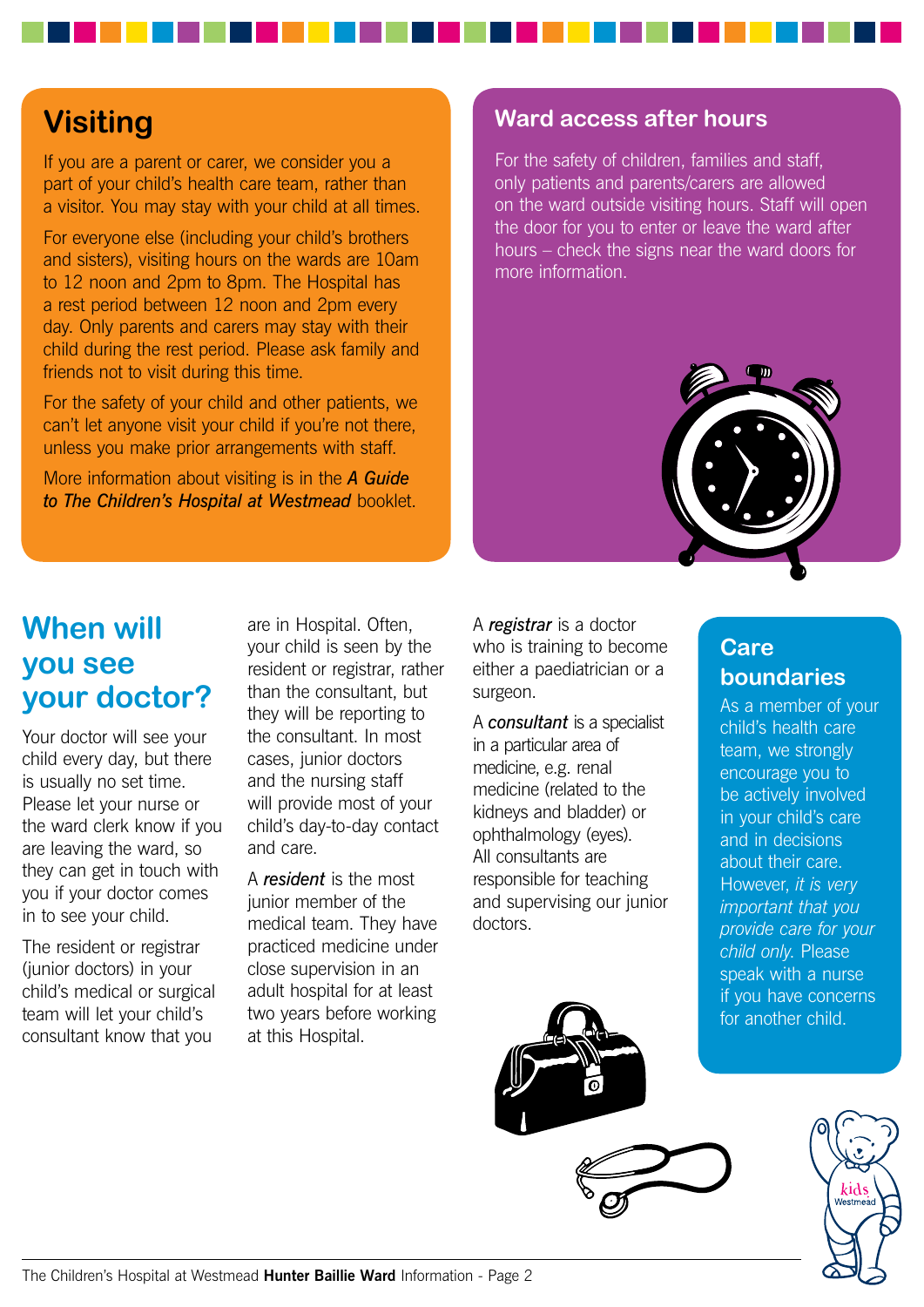## **Getting to know the ward**

The nurse who admits your child to the ward will show you and your child around the ward. This will help you become familiar with the ward and know where everything is. If this doesn't happen, please speak to a member of staff.

Our Volunteers can take you for a walk to show you the rest of the Hospital, if you would like. Please ask a member of staff to arrange this for you.

## **Breast Feeding, Teats, Bottles and Dummies**

#### Breast feeding:

Mothers may need to express regularly to maintain supply. We have a breast feeding/ expressing room for your privacy, near the nurse's station. Electric pumps are available for use. It is your responsibility to clean your expressing set in the ward kitchen and resterilise it in the Milton container provided for you on your bedside locker. If you have any problems with breastfeeding speak to the experienced nursing staff. We have a folder which may assist you. There also is a Child and Family Health Nurse Consultant who could help.

#### Teats, dummies and bottles:

The hospital does provide teats, dummies and bottles for your convenience. However, we have only a limited variety, so you may wish to use your own.

Unfortunately, if you lose your own while you're in hospital, we may not be able to give you the same brand.

You will be given a Milton pot to store teats and dummies, which is kept on your child's locker.

Bottles should be returned to the kitchen to be taken to the formula room for resterilising. Do not remove teats or dummies from the Milton pot in the kitchen, ask the nursing staff for help.

Milton containers will be changed daily by the assistants in nursing or cleaning staff.

Please take any teats or dummies home with you on discharge. They will only be thrown away if you leave them behind.

## **Safety**

NEVER leave cot sides down while children are in cots. Rails need to be all the way up. This may also apply to some children in beds.

Keeping your hands clean is the single best way to prevent the spread of infections in the Hospital and at home. Please wash your hands before and after touching, feeding and changing your child and ask your visitors to do the same. Also, if friends or family are unwell, please ask them not to visit.

Please feel free to ask staff caring for your child if they have washed their hands when they enter your child's room.

For more information on reducing infection, ask staff for a copy of the brochure for kids, parents and families, called 'Stopping the spread of germs'.

Patients and carers must not share beds with patients. It is not safe to put your child into your chair bed with you and patient beds are not designed for adults. Please always put your child to sleep in their bed where we can safely care for them.

Very small objects or toys must be kept out of reach of our smaller patients. Please make sure these items are securely out of reach at all times.

NEVER leave cot sides down while children are in cots. Rails need to be all the way up. This may also apply to some children in beds.

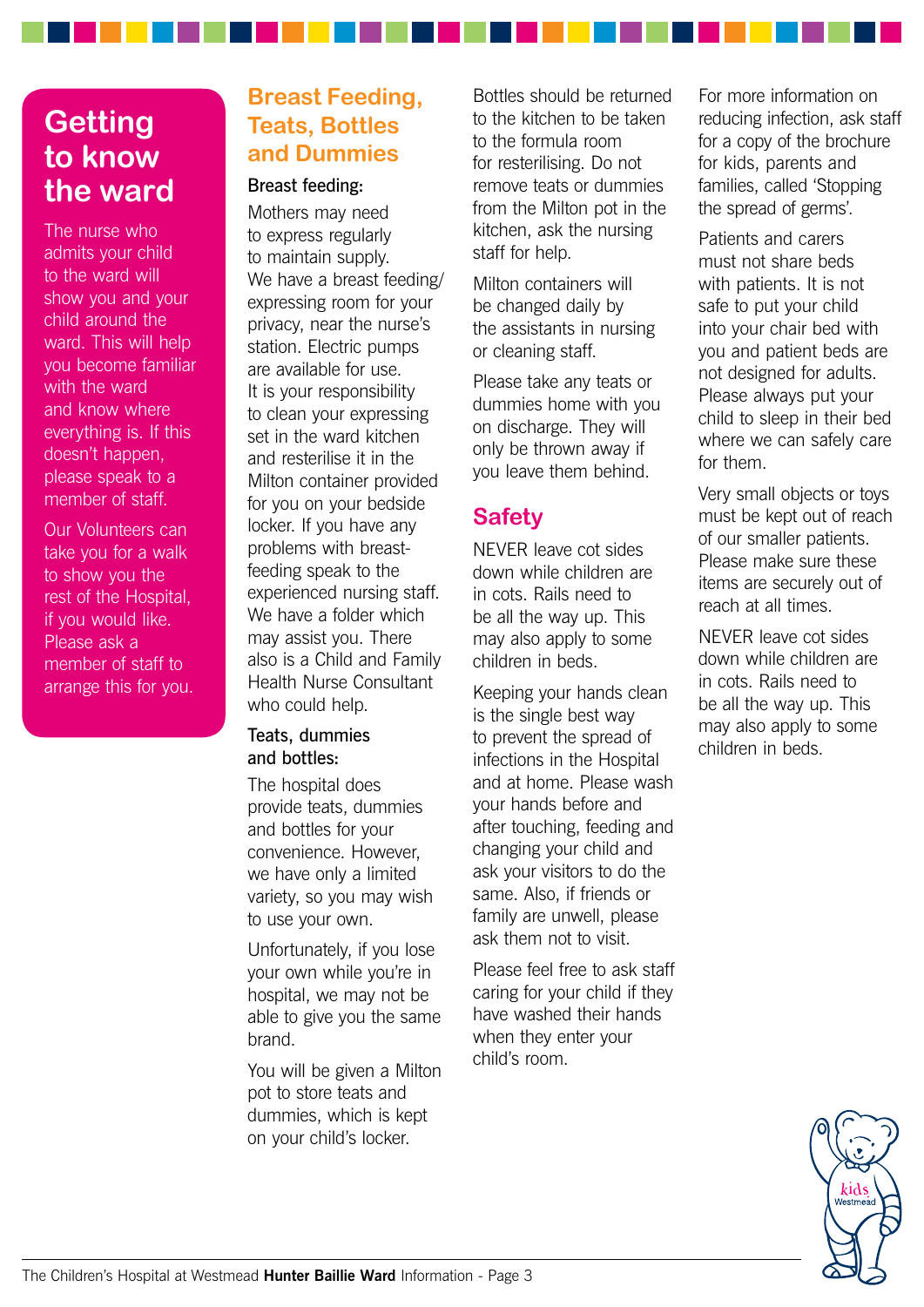### **Security**

Please try to keep valuable items at home, if possible. If you do have valuable items with you, including your mobile phone, jewellery, cameras or money, please keep them safe at all times.

### **The ward kitchen**

The ward kitchen is a child-free space. Parents/carers may use the kitchen to heat up meals.

To prevent children from getting burnt, no hot drinks or boiling water are allowed in patient areas.

#### **Showers and toilets**

Most wards have shower and toilet facilities in the parent lounge which can be used by parents and carers at any time. We will provide you with clean towels and you can buy toiletries from the vending machines around the Hospital if you need them. Please don't use the children's bathrooms.

#### **Parent Lounge**

There is a parent lounge on most wards. This is a child-free space where you can go to relax, watch TV, enjoy the free tea and coffee facilities or have something to eat in peace and quiet. A small fridge is provided where you can keep food. Please label any food with your child's name and the date. Any unlabelled food will be thrown away.

Please keep the volume of the TV to a minimum, for the sake of all parents/carers using the lounge. The TV will be turned off in the evenings, as there are parents/carers sleeping in the rooms attached. Please keep the parents' lounge, room and bathroom facilities clean and leave the area as you would like to find it yourself. If the area is dirty, please let a member of staff know so we can organise a cleaner.



#### **Phones**

You can receive calls from friends and family directly to your bedside phone. When you arrive at the ward, you will be given the number – please let someone know if this doesn't happen. Please note that if you receive a phone call after 8pm or before 7am, it will automatically be diverted to the nurses' station, to not disturb others in the room.

You are also able to make free calls from the bedside phone to any Australian landline or mobile phone. For calls within Sydney metro, or calls to any Australian mobile phones, dial **401 2340**, and then the number. For calls outside the Sydney metro area, including interstate, dial **401 1110**, and then the number.

We ask that you be respectful of other patients and families by keeping your phone calls brief and please do not make calls from the ward late at night.

There are public phones located around the Hospital. Staff can direct you to the nearest public pay phone.

Phone cards purchased at the Kids Plus Chemist or the Bear Bite Cafeteria can be used to make calls from public phones and bedside phones in the Hospital.



## **Using your mobile phone**

It is usually fine to use your mobile phone on the wards, but it may interfere with medical equipment in some cases. If you would like to use your mobile phone, please ask nursing staff first.

## **Television and other entertainment**

Each bed has access to the in-house Starlight Channel (channel 8), and the radio. Commercial channels are available at a fee. Handsets placed near your child's pillow will allow them to hear the TV without disturbing others in the room. We ask that all TVs are switched off at 9.30pm so that patients can rest.

There are videos, DVDs, board games, colouring, painting etc available to entertain your child – just ask your nurse!

There is a patient play area located at the end of the long corridor for patients and visitors to play in. Please ensure that the room is left tidy after use.

## **Emergency equipment drawer**

The left drawer of the bedside locker is reserved for emergency equipment and is labelled 'Staff Only'. Please do not put anything in this drawer.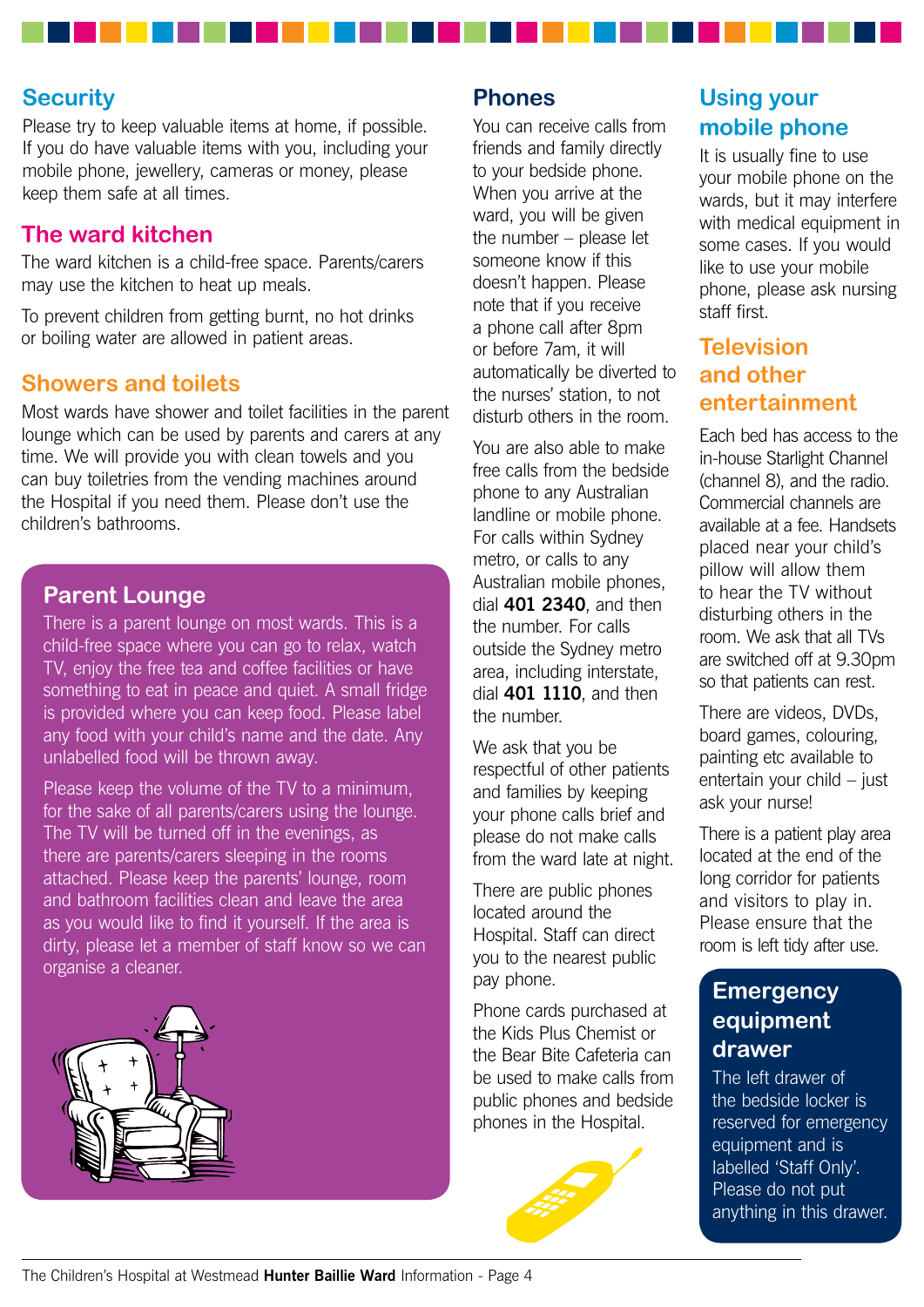## **Meals**

### **Patient Meals**

Most patients receive a menu and can choose their meals (if your child has a short admission, they may not have the chance to do this). There are Dietary Assistants and Dietitians who are available to answer questions or help with any special dietary needs. A snack trolley for patients is located on each ward.

Never give food or drink to your child if there is a 'Nil by Mouth' or 'NBM' notice on the bed. This could be dangerous for your child. Please never give food or drink to any child other than your own.

### **Meals for Parents**

Meals are not provided for parents free-of-charge. There are a number of places at the Hospital where snacks and meals can be purchased from early morning to late evening.

#### **On level two (street level):**

The Bear Brasserie Monday – Friday, 8am to 7pm

**Starbucks** Monday – Friday, 6am to 11pm

Saturday and Sunday, 7am to 10pm

#### **On level one:**

The Bear Bite Café Monday – Friday, 8am to 8pm

Saturday, Sunday and Public Holidays, 8.30am to 6.30pm

You are welcome to bring food onto the ward and store it in the fridge in the parents' lounge area. Please remember to mark food clearly with your name and the date.

Snacks can be purchased from a trolley that the Volunteers bring to each ward every weekday morning (except on public holidays). Snacks, drinks and other items, such as toiletries, are also available from vending machines around the Hospital.

### **Bringing Food into the Hospital**

Food safety is important for you and your child. To stop bacteria spoiling food, food needs to be kept below 5°C or above 60°C, otherwise it can become spoiled and may cause food poisoning.

#### **If you bring food into the Hospital, please remember:**

- Hot food is difficult to keep hot, so it's better to chill the food overnight.
- Bring cold food or chilled food in an esky with ice. Remember, bacteria will multiply if the food is not kept consistently cold.
- Food can be reheated in the microwave on the ward. Please make sure it's thoroughly heated through before eating.

If you want to bring food in for your child, please talk to staff first, to make sure it won't interfere with your child's diet or treatment plan.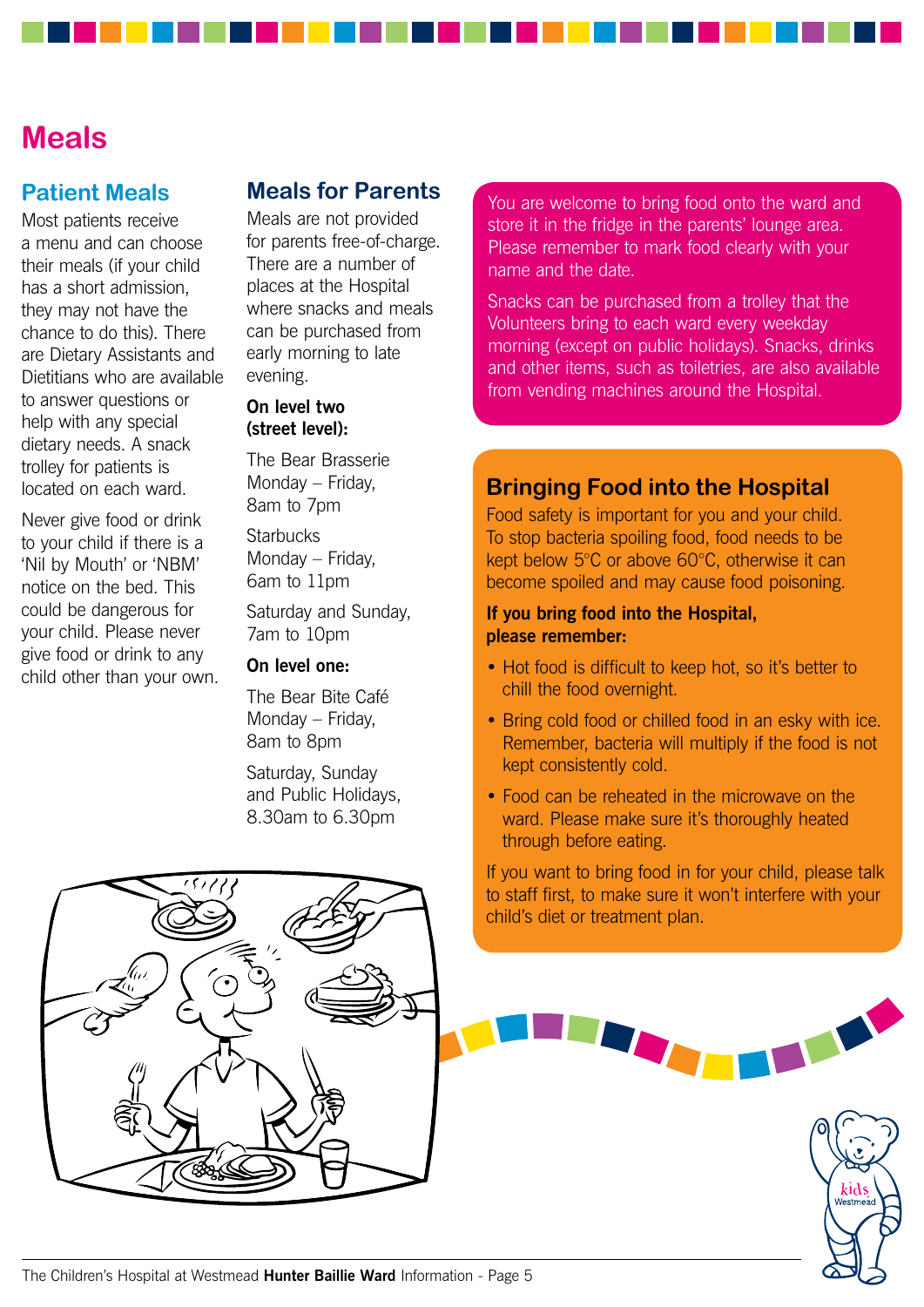## **Other services**

## **Patients' Friend**

The Patients' Friend is here to represent the interests of you and your child and, where appropriate, negotiate on your behalf. If you have an issue with any aspect of your child's hospitalisation, firstly please let a member of your child's health care team know. If you are not satisfied, please phone the Patients' Friend on (02) 9845 3535 or on extension 53535 from your bedside phone. The office of the Patient's Friend is on level two of the Hospital, next to Kids Health.

## **Accommodation**

You can stay overnight on a chair bed beside your child's bed. There is room for only one parent/ carer to stay by the child's bedside overnight. If this is a problem, please speak with the Nursing Unit Manager or Nurse in Charge of the shift.

All chair beds must be folded up in the morning for safety reasons. Please reuse the linen while you are staying at the Hospital.

Please make sure you're not blocking the emergency equipment drawer when you are sleeping in the chair bed.

A limited number of parent rooms are also available on most wards, for a nightly fee. These

rooms are allocated by the Nursing Unit Manager and, as availability is very limited, a number of factors are taken into account when a room is allocated.

You may also stay in the Parents' Hostel on level two of the Hospital. Rooms sleep up to two adults. To book a room, please phone the Parents' Hostel directly on (02) 9845 2958 or on extension 52958 from your bedside phone. There is a nightly fee to stay in the Hostel.

No other children can stay in the Hospital overnight, except if they have to be with you to be breastfed.

## **Sibling Care**

The Sibling Care Centre is located at the bottom of the ramp on level one. For a small fee, the Centre can provide child-minding for the brothers and sisters of children who are in Hospital. The Centre is open seven days, 9am to 3pm Monday to Friday and 10am to 2pm most weekends and is staffed by trained volunteers. The Centre closes on Christmas Eve and re-opens at the beginning of February each year. For bookings, please phone the Volunteer Service on (02) 9845 3840.



## **The Parent and Carer Resource Centre**

The Parent and Carer Resource Centre, located on level two of the Hospital, opposite Kids Health, is provided by the Carer Support Program.

The Centre has been designed by parents for parents. It provides a relaxing and homely environment where parents and carers can take a break and it is staffed by a team of trained Carer Support Volunteers who are dedicated to providing a friendly atmosphere and a listening ear.

The Resource Centre offers a range of free services to parents and carers and we will try to respond to any query or request. If you cannot make it into the Centre or prefer not to leave your child's bedside, our Volunteers can come to you to keep you company or to bring you carer or local information. Just phone 50580 from the bedside phone. For more information about the Parent and Carer Resource Centre, refer to the booklet *A Guide to The Children's Hospital at Westmead*.

### **Volunteers**

Volunteers are available if you need someone to sit or play with your child when you can't be there. Ask the nursing staff or the ward clerk and they can arrange this service for you.

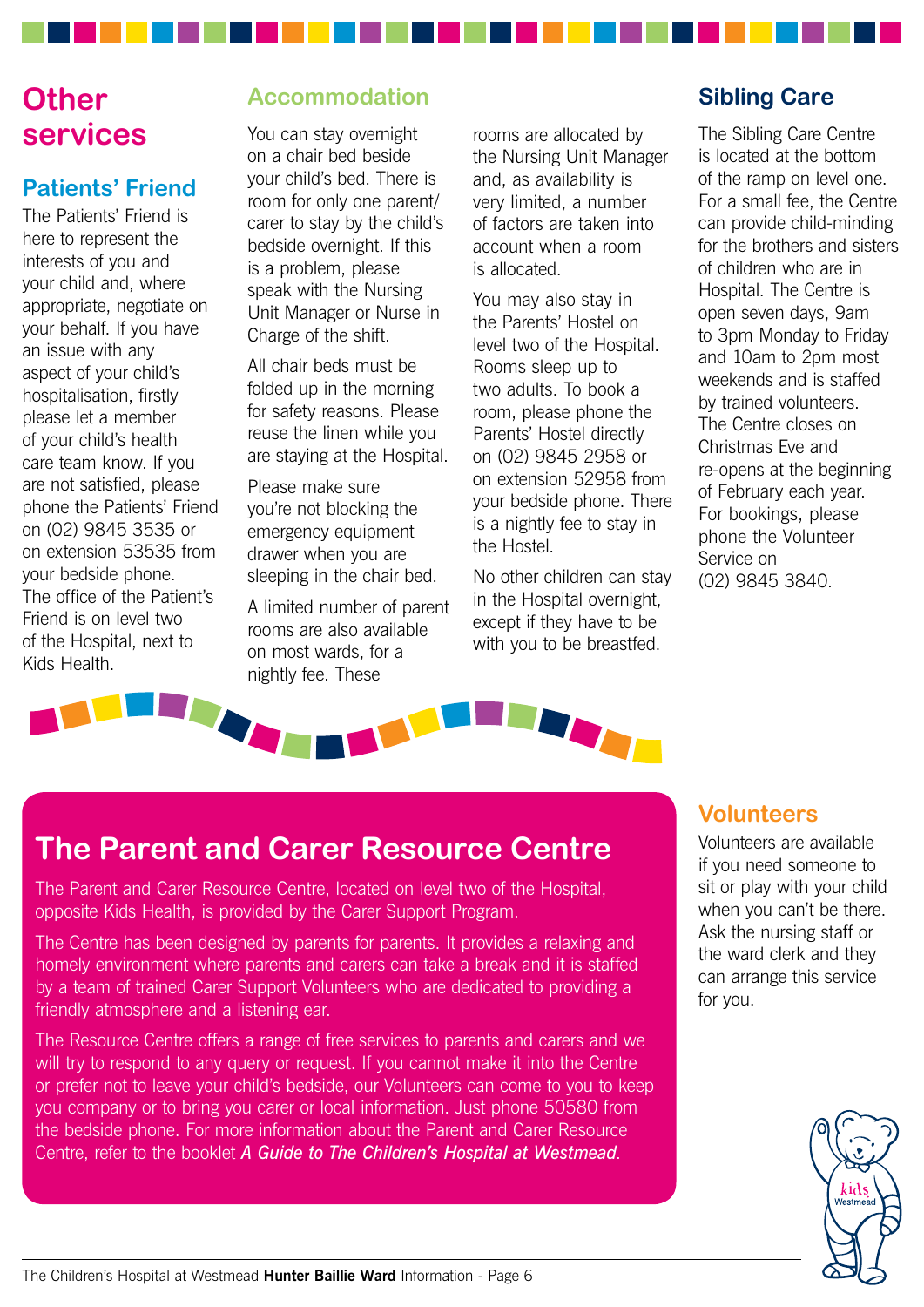## **Radio Bedrock and the Starlight Express Room**

Radio Bedrock and the Starlight Express Room are on level two of the Hospital (opposite Camperdown Ward).

You can go up to the Starlight Room to play video games, do art and craft or to just hang out. If you can't go to the Starlight Room you can call them on the bedside phone to request music or a movie or to enter one of the many competitions.

This area is a retreat for patients and is a 'doctor-free zone'.

The Starlight Express Room is open Monday to Friday, 10.30am – 5pm and Saturday, Sunday and public holidays,  $11$ am – 4pm.



#### **Radio Bed Rock Studio (live interactive show)**

Monday to Friday, 6pm – 8pm

**Radio Bed Rock Song Request line (phone 53577)**

Monday to Friday, 10.30am – 5pm

Saturday and Sunday, 10.30am – 2.30pm

You can use this space to write down questions you have for any of the staff looking after you/your child or any information about your child you think they should know.

## **Discharge planning: getting ready to go home**

We will try to keep you informed of any plans we have to send your child home. Discuss your child's discharge plans early with their doctor so you are well informed and can make necessary arrangements with your family.

You will receive a discharge summary which will either be given to you before you go home or will be posted to you. If your child needs a follow up appointment, you may be given a phone number to make the appointment, or we may make the appointment on your behalf and phone you with the information. Please check with staff.

Staff will tell you if you need any medication for your child before going home, but you should also ask them about this.

#### **If your child is given new medication, make sure you fully understand how to give the medication and what side effects to look out for.**

Please let us know as soon as you can if there are any problems which may delay your child's discharge, such as lack of transport. As there are usually other patients waiting for a hospital bed, we can't allow your child to stay in the bed after they've been discharged. We may be able to help you with alternate arrangements, so please speak with staff if you have any issues.

There are facilities in the Hospital you can use while you're waiting to leave the Hospital, such as the Parent and Carer Resource Centre or the Kids Health bookshop, both on Level Two. Your nurse can give you more information.



The Children's Hospital at Westmead **Hunter Baillie Ward** Information - Page 7